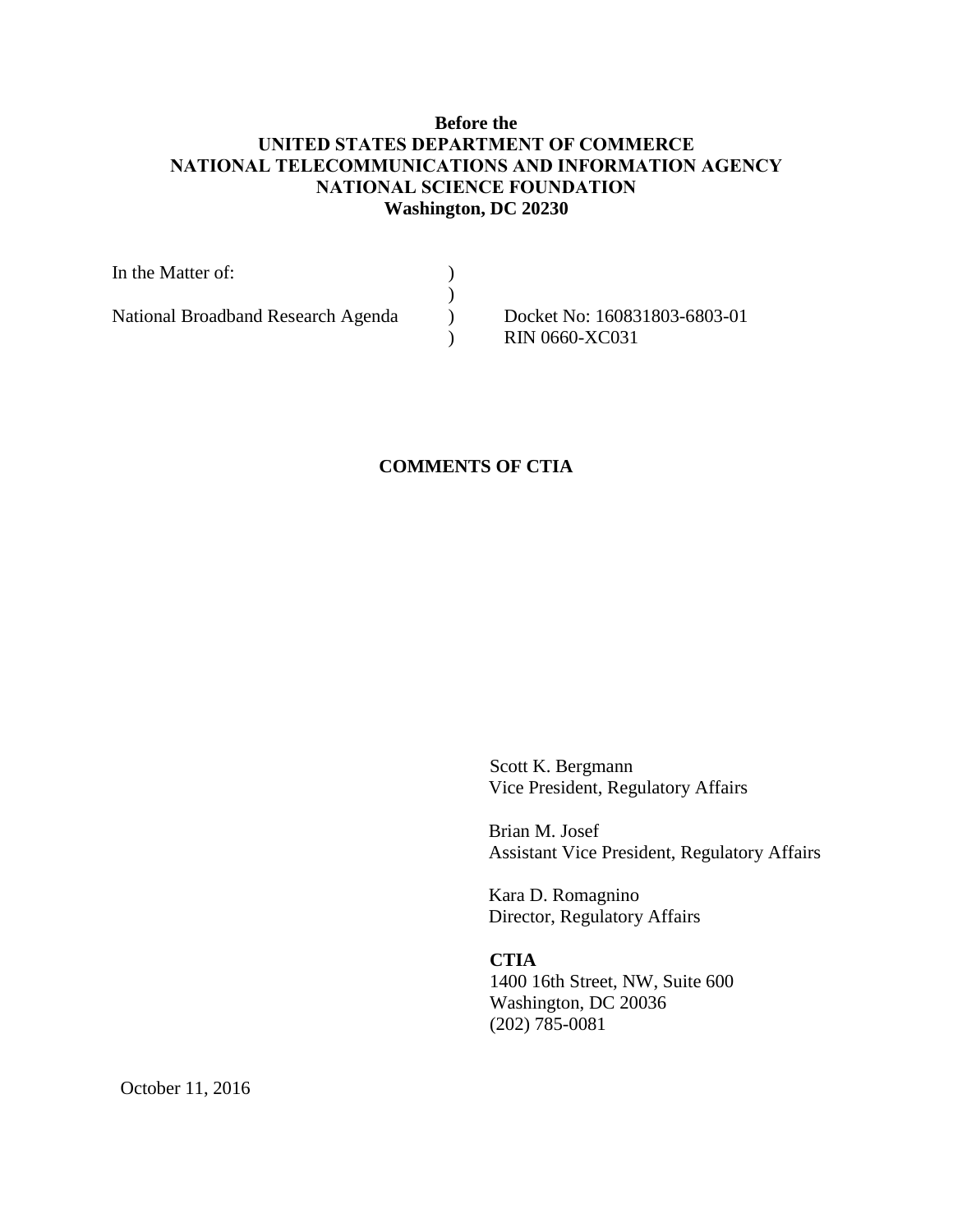# **TABLE OF CONTENTS**

| $\mathbf{I}$ |                                                                                                                       |  |
|--------------|-----------------------------------------------------------------------------------------------------------------------|--|
| $\Pi$ .      | NTIA SHOULD COLLECT DATA REGARDING THE SOCIETAL AND<br>ECONOMIC BENEFITS OF REDUCING BARRIERS TO WIRELESS BROADBAND   |  |
|              |                                                                                                                       |  |
|              |                                                                                                                       |  |
|              |                                                                                                                       |  |
|              | III. NTIA SHOULD NOT SEEK TO COLLECT COMMERCIALLY SENSITIVE<br>INFORMATION OR REQUIRE BURDENSOME COLLECTIONS FROM THE |  |
|              |                                                                                                                       |  |
|              |                                                                                                                       |  |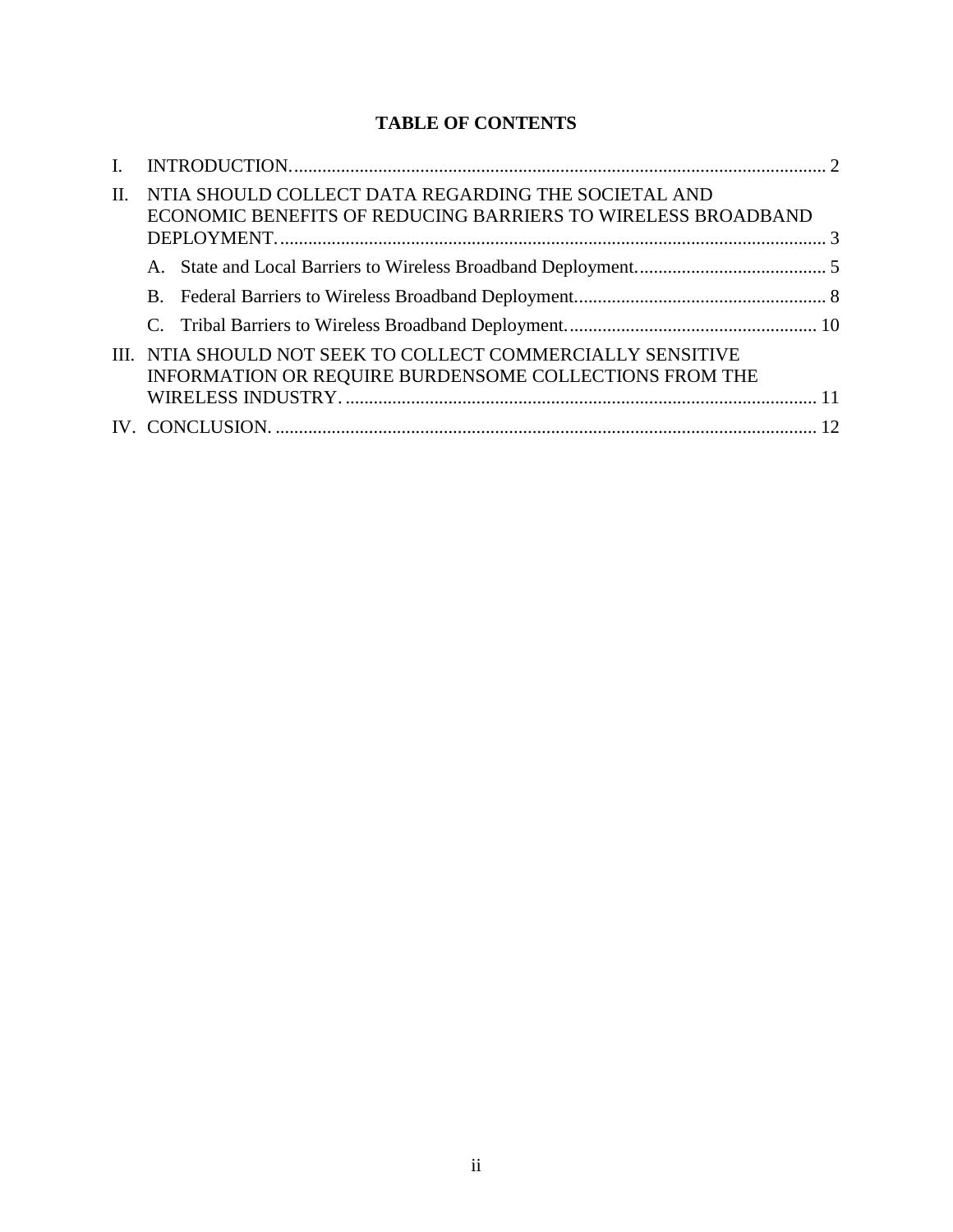# **Before the UNITED STATES DEPARTMENT OF COMMERCE NATIONAL TELECOMMUNICATIONS AND INFORMATION AGENCY NATIONAL SCIENCE FOUNDATION Washington, DC 20230**

In the Matter of  $\qquad \qquad$  )  $\lambda$ National Broadband Research Agenda (b) Docket No: 160831803-6803-01 ) RIN 0660-XC031

### **COMMENTS OF CTIA**

 $CTIA<sup>1</sup>$  welcomes this opportunity to provide comments that will be used to develop a National Broadband Research Agenda ("Agenda").<sup>2</sup> CTIA actively participated in the proceeding that led to issuance of the Broadband Opportunity Council ("BOC") Report in 2015, of which the creation of the Agenda was one of many recommendations.<sup>3</sup> Although the *Notice* seeks comment on 19 specific questions, CTIA's comments are focused on those questions seeking information that can be used to analyze the economic and societal benefits of eliminating barriers to broadband deployment.

 $1$  CTIA<sup>®</sup> [\(www.ctia.org\)](http://www.ctia.org/) represents the U.S. wireless communications industry and the companies throughout the mobile ecosystem that enable Americans to lead a  $21<sup>st</sup>$  century connected life. The association's members include wireless carriers, device manufacturers, suppliers as well as apps and content companies. CTIA vigorously advocates at all levels of government for policies that foster continued wireless innovation and investment. The association also coordinates the industry's voluntary best practices, hosts educational events that promote the wireless industry and co-produces the industry's leading wireless tradeshow. CTIA was founded in 1984 and is based in Washington, D.C*.*

<sup>&</sup>lt;sup>2</sup> National Broadband Research Agenda, Request for Comments, 81 Fed. Reg.  $62479$  (Sept. 9, 2016) ("*Notice*").

<sup>3</sup> *See Broadband Opportunity Council Report and Recommendations*, U.S. Department of Agriculture and U.S. Department of Commerce (Aug. 20, 2015),

[https://www.whitehouse.gov/sites/default/files/broadband\\_opportunity\\_council\\_report\\_final.pdf](https://www.whitehouse.gov/sites/default/files/broadband_opportunity_council_report_final.pdf) ("*BOC Report*"); *see also* Comments of CTIA – The Wireless Association, Docket No.

<sup>150414365-5365-01 (</sup>filed June 10, 2015), [http://www.ntia.doc.gov/files/ntia/ctia](http://www.ntia.doc.gov/files/ntia/ctia-the_wireless_association_boc.pdf)the wireless association boc.pdf.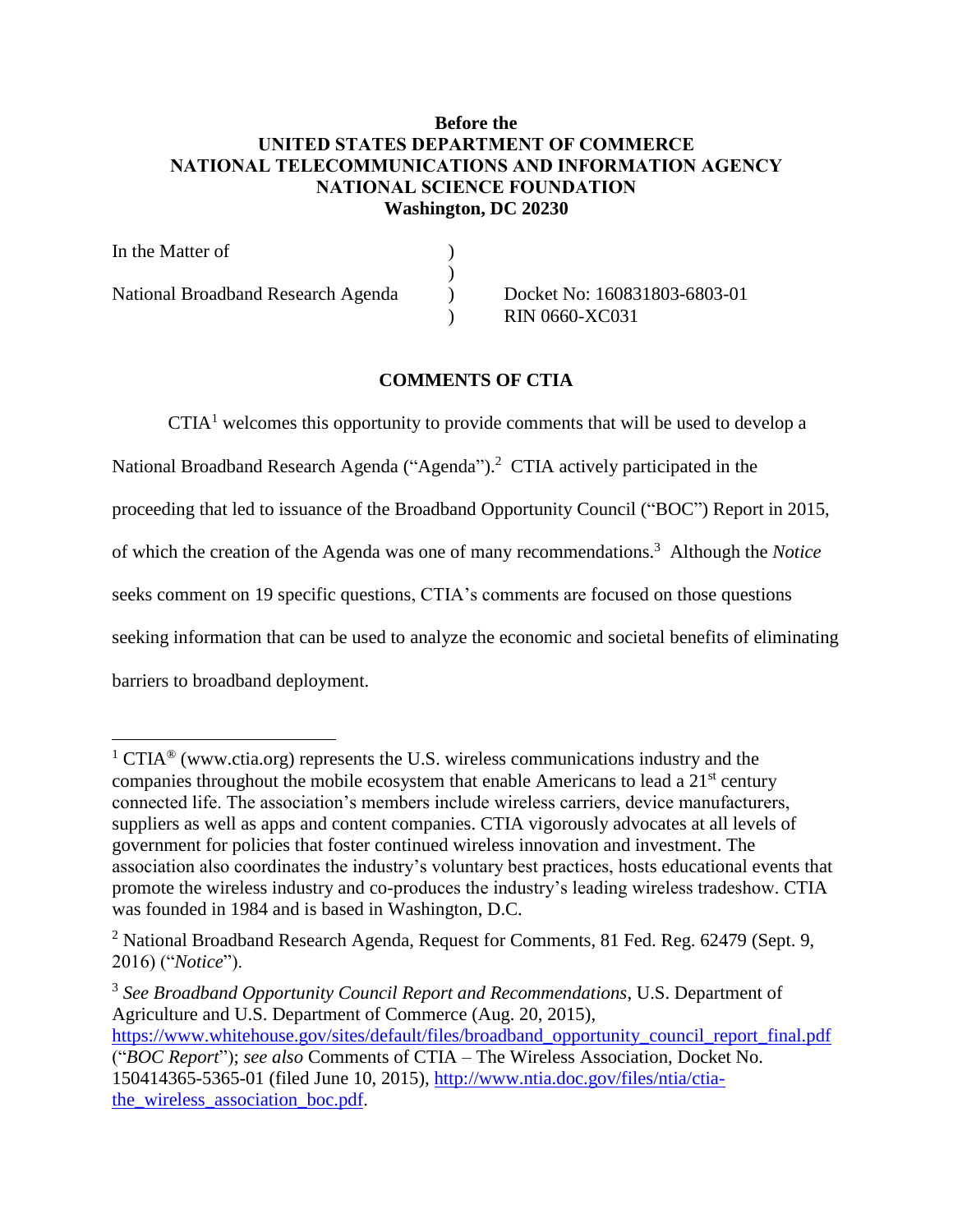#### <span id="page-3-0"></span>**I. INTRODUCTION.**

Wireless broadband service affords Americans numerous and ever-increasing ways to communicate with loved ones and streamline daily activities. Yet service providers face numerous hurdles in attempting to deploy the infrastructure necessary to deliver these services. Deploying today's 4G LTE networks and tomorrow's next-generation 5G services will require navigating a web of federal, Tribal, state, and local requirements that are generally aimed at promoting legitimate zoning concerns in a variety of contexts, but that in this context too often stand as potential barriers to timely and cost-effective deployment of vital wireless broadband equipment. For example:

- Localities may not permit access to, or deployment of distributed antenna system ("DAS") and small cells in, rights of way ("ROWs") and may charge exorbitant fees for wireless ROW access when compared to prior ROW deployments by utilities;
- Federal agencies and localities may not act within reasonable timeframes on wireless siting applications subject to their jurisdiction; and
- Tribes may request consultation prior to construction, which can significantly delay and increase the costs associated with deployment.

CTIA supports efforts to identify and collect information regarding the socioeconomic benefits of streamlined infrastructure policies that may promote the ability of wireless providers to rapidly and efficiently deploy wireless services to consumers, including next-generation 5G technologies. This data could be utilized to evaluate and identify the distinctions in investment outcomes depending on the nature and scope of regulatory obstacles to deployment. CTIA also supports further research into steps taken by (i) state and local officials and (ii) federal agencies that have opened up additional property for wireless broadband deployment or reduced the processing time associated with wireless siting applications so that more Americans in more areas can have access to critical wireless broadband connectivity.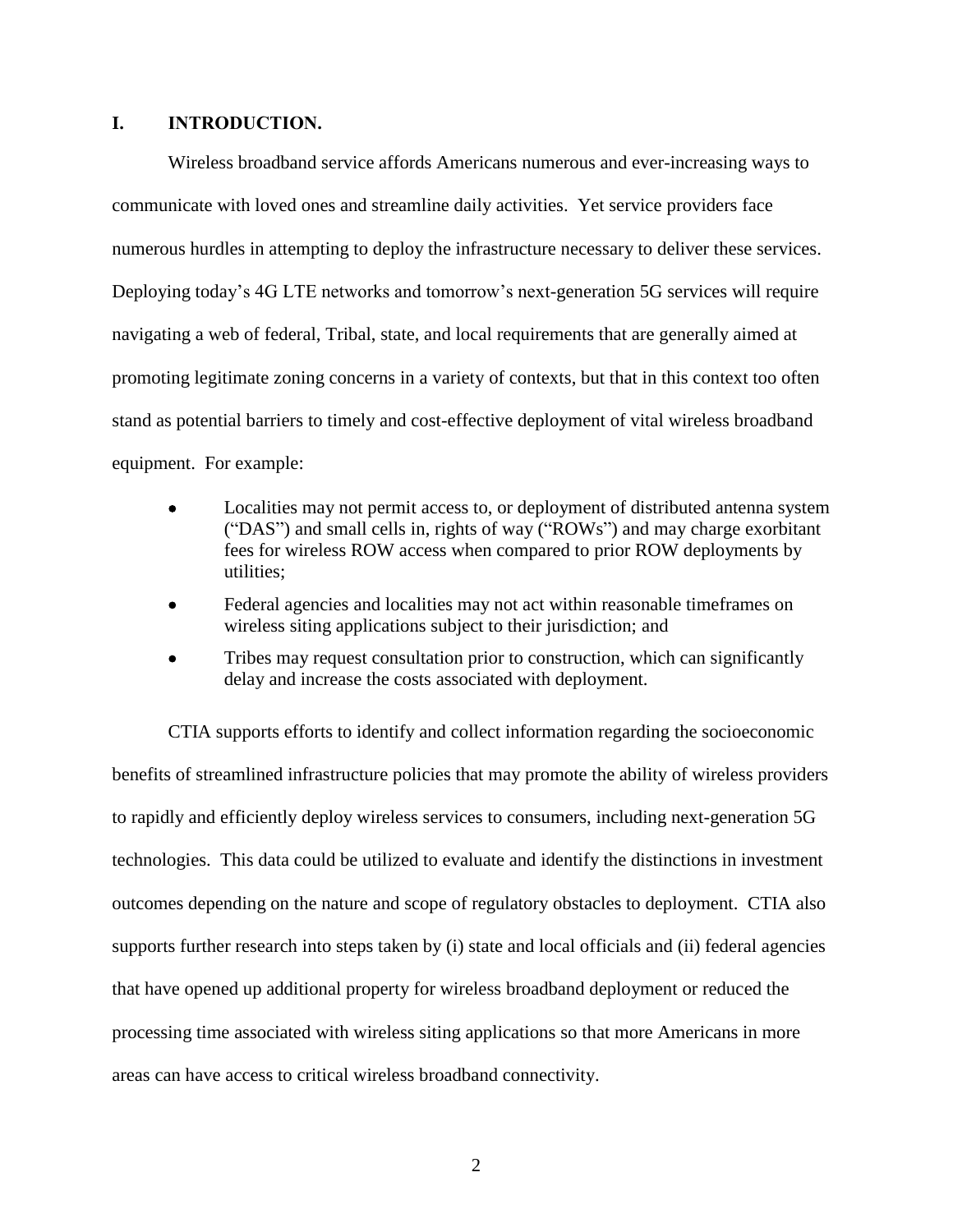The *BOC Report* recognized the important role that streamlined infrastructure siting policies can play in promoting broadband deployment and competition.<sup>4</sup> Thus, the information collection efforts proposed here can and should proceed in tandem with ongoing wireless broadband deployment efforts; they must not be viewed as a condition precedent to wireless broadband deployment. Federal, state, local, or Tribal entities should not be permitted to "hit the pause button" and delay action on a siting request because they are awaiting the results of this information collection and issuance of the Agenda. In addition, any data collection requests should not seek to collect proprietary information or otherwise place burdensome reporting obligations on wireless providers that should otherwise be investing their time and resources into ensuring that consumers have the high-speed mobile connectivity they want and deserve.

# <span id="page-4-0"></span>**II. NTIA SHOULD COLLECT DATA REGARDING THE SOCIETAL AND ECONOMIC BENEFITS OF REDUCING BARRIERS TO WIRELESS BROADBAND DEPLOYMENT.**

Wireless broadband services today are an increasingly important way for Americans to stay connected with friends and loved ones, search for jobs, conduct financial transactions, and complete myriad day-to-day tasks more efficiently than ever before.<sup>5</sup> And 5G services hold the promise of unlocking the even greater potential of a fully-connected, mobile broadband society.<sup>6</sup>

Infrastructure is a key input of that reality. In order to bring the next generation of wireless technology to consumers, the wireless industry will need to deploy additional infrastructure—specifically, ultra-dense networks of smaller deployments like DAS and small

<sup>4</sup> *See BOC Report* § 4.3.

<sup>5</sup> *See* Comments of CTIA, FCC Docket No. 16-137 (filed May 31, 2016), [https://ecfsapi.fcc.gov/file/60002088016.pdf.](https://ecfsapi.fcc.gov/file/60002088016.pdf)

<sup>6</sup> *Id*.; *see also* Thomas K. Sawanobori, The Next Generation of Wireless: 5G Leadership in the U.S., CTIA White Paper at 6 (Feb. 9, 2016) ("CTIA 5G White Paper"), [http://www.ctia.org/docs/default-source/default-document-library/5g\\_white-paper-web.pdf.](http://www.ctia.org/docs/default-source/default-document-library/5g_white-paper-web.pdf)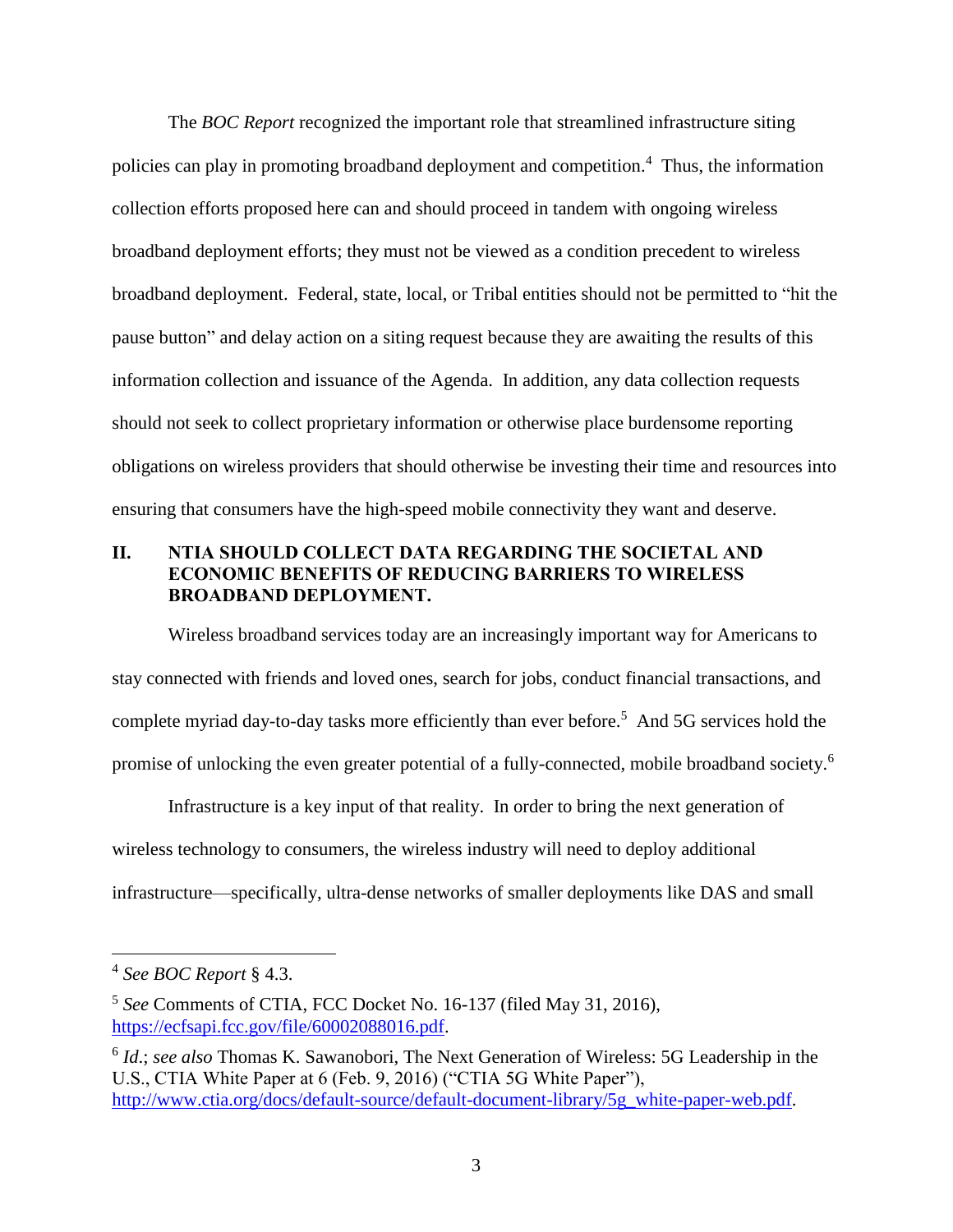cells.<sup>7</sup> As a result, providers' access to infrastructure like utility poles will be a critical

component of satisfying 5G demands.<sup>8</sup> However, legacy regulation of such infrastructure has the

potential to frustrate twenty-first century engineering marvels and technological breakthroughs

due to decades-old bureaucratic roadblocks.<sup>9</sup>

CTIA encourages NTIA to explore research into the benefits of eliminating any

regulatory obstacles, including those discussed below, that may hinder Americans from having

 $\overline{a}$ 7 *See* CTIA 5G White Paper at 12; *see also* Opening Remarks of Chairman Tom Wheeler, FCC Distributed Antenna Systems and Small Cell Workshop (May 3, 2016),

[https://www.fcc.gov/news-events/events/2016/05/distributed-antenna-systems-and-small-cell](https://www.fcc.gov/news-events/events/2016/05/distributed-antenna-systems-and-small-cell-workshop)[workshop](https://www.fcc.gov/news-events/events/2016/05/distributed-antenna-systems-and-small-cell-workshop) ("There's a lot of focus in this agency and in the industry on spectrum. But the reality is that antenna siting is equal in importance . . . And it's going to be made even more crucial and even more challenging as a result of 5G."); Mignon L. Clyburn, Commissioner, FCC, Testimony Before the House Subcommittee on Communications & Technology, "Oversight of the Federal Communications Commission" at 2 (Mar. 22, 2016),

[https://apps.fcc.gov/edocs\\_public/attachmatch/DOC-338509A1.pdf](https://apps.fcc.gov/edocs_public/attachmatch/DOC-338509A1.pdf) ("This vision of promise of 5G is clear, but to get there, we need to ensure that commercial wireless companies have . . . the necessary infrastructure . . . to deploy that spectrum."); Jessica Rosenworcel, Commissioner, FCC, Remarks at the Leadership Forum on 5G: The Next Generation of Wireless, *Five Ideas for the Road to 5G*, at 3 (Feb. 9, 2016), [https://apps.fcc.gov/edocs\\_public/attachmatch/DOC-](https://apps.fcc.gov/edocs_public/attachmatch/DOC-337655A1.pdf)[337655A1.pdf](https://apps.fcc.gov/edocs_public/attachmatch/DOC-337655A1.pdf) ("[T]he unsung hero of the wireless revolution is infrastructure. Because no amount of spectrum will lead to better wireless service without good infrastructure. So if we want a big and bold future for our airwaves, we need policies that support our efforts on the ground."); Ajit Pai, Commissioner, FCC, Remarks at 4G Americas' Technology Symposium: *The Future of Mobile Broadband in the Americas LTE to 5G Network Innovation*, at 3 (Nov. 5, 2015), [https://apps.fcc.gov/edocs\\_public/attachmatch/DOC-336219A1.pdf](https://apps.fcc.gov/edocs_public/attachmatch/DOC-336219A1.pdf) ("To support 5G, providers will have to densify their networks. And to help them do that, we need to expedite the siting of wireless infrastructure."); Michael O'Rielly, Commissioner, FCC, Remarks at the Distributed Antenna Systems (DAS) and Small Cell Solutions Workshop at 1 (May 3, 2016), [https://apps.fcc.gov/edocs\\_public/attachmatch/DOC-339166A1.pdf](https://apps.fcc.gov/edocs_public/attachmatch/DOC-339166A1.pdf) ("… Americans now seek access to communications services everywhere at any time. To meet these demands, small cells will need to be ubiquitous – especially in high density areas – to promote spectrum reuse and meet the demand for these wireless services. We no longer live in a world – certainly in very urban markets – where network deployments can be based on macro towers alone.").

<sup>8</sup> *Enabling the Wireless Networks of Tomorrow: Rules of the Road for Pole Attachments in States Across America*, CTIA White Paper at 2-4 (Apr. 2016), [http://www.ctia.org/docs/default](http://www.ctia.org/docs/default-source/default-document-library/enabling-the-wireless-networks-of-tomorrow.pdf)[source/default-document-library/enabling-the-wireless-networks-of-tomorrow.pdf.](http://www.ctia.org/docs/default-source/default-document-library/enabling-the-wireless-networks-of-tomorrow.pdf)

<sup>9</sup> *See id*. at 5.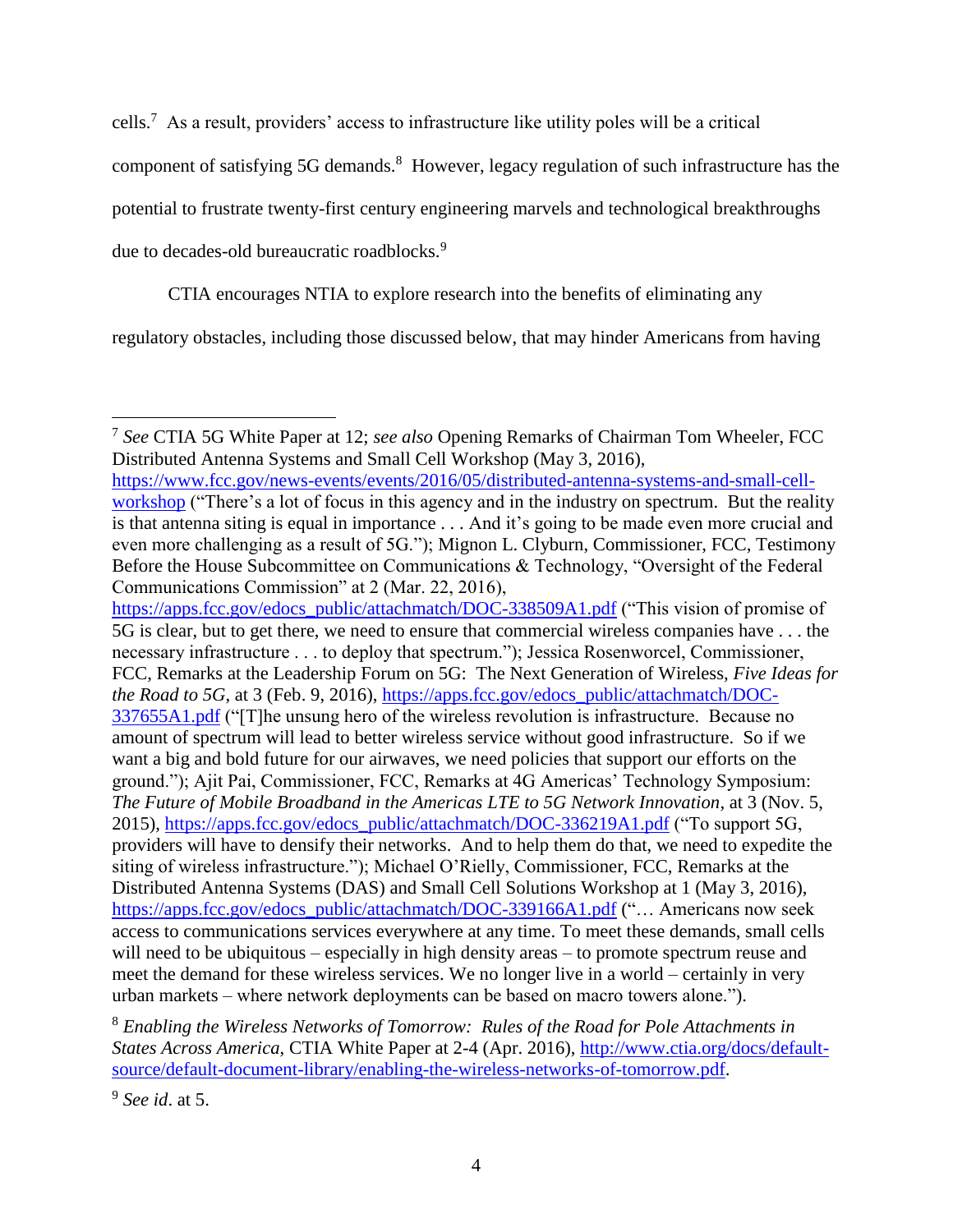access to mobile broadband services and the attendant societal benefits that adoption of such services can afford. Across each of these areas, NTIA should explore the benefits of streamlined siting policies to consumers, businesses, and communities.

#### **A. State and Local Barriers to Wireless Broadband Deployment.**

<span id="page-6-0"></span>Timely action on wireless siting requests is essential to broadband deployment. Recognizing this, Congress has taken several important actions designed to remove barriers to broadband deployment caused by local zoning and permitting processes. First, in the Telecommunications Act of 1996, $10$  Congress adopted amendments to Section 332 of the Communications Act to cabin the role of state and local zoning authorities in the tower siting process in order to reduce delays in the review process.<sup>11</sup> Second, Congress enacted Section  $6409(a)$  of the Middle Class Tax Relief and Job Creation Act of 2012 ("Spectrum Act")<sup>12</sup> to facilitate wireless broadband deployment. Section 6409(a) provides for the grant within a specified timeframe of siting applications seeking approval to collocate wireless facilities on wireless towers or base stations, provided such collocations do not substantially increase the size of the existing tower or base station.<sup>13</sup>

Despite these actions, many state and local laws and policies prevent or delay the deployment of the facilities necessary to deliver wireless broadband services. This reality has been recognized recently by numerous officials at the Federal Communications Commission ("FCC"). Just last month, for example, FCC Chairman Tom Wheeler said:

> [T]he nature of [5G] technology makes the review and approval by community siting authorities, and the associated costs and fees, all

<sup>10</sup> Pub. L. No. 104-104, 110 Stat. 153 ("1996 Act").

<sup>11</sup> *See* 47 U.S.C. § 332(c)(7).

<sup>12</sup> *See* Pub. L. No. 112-96 § 6409(a), 126 Stat. 156 (2012) ("Spectrum Act").  $^{13}$  *Id.*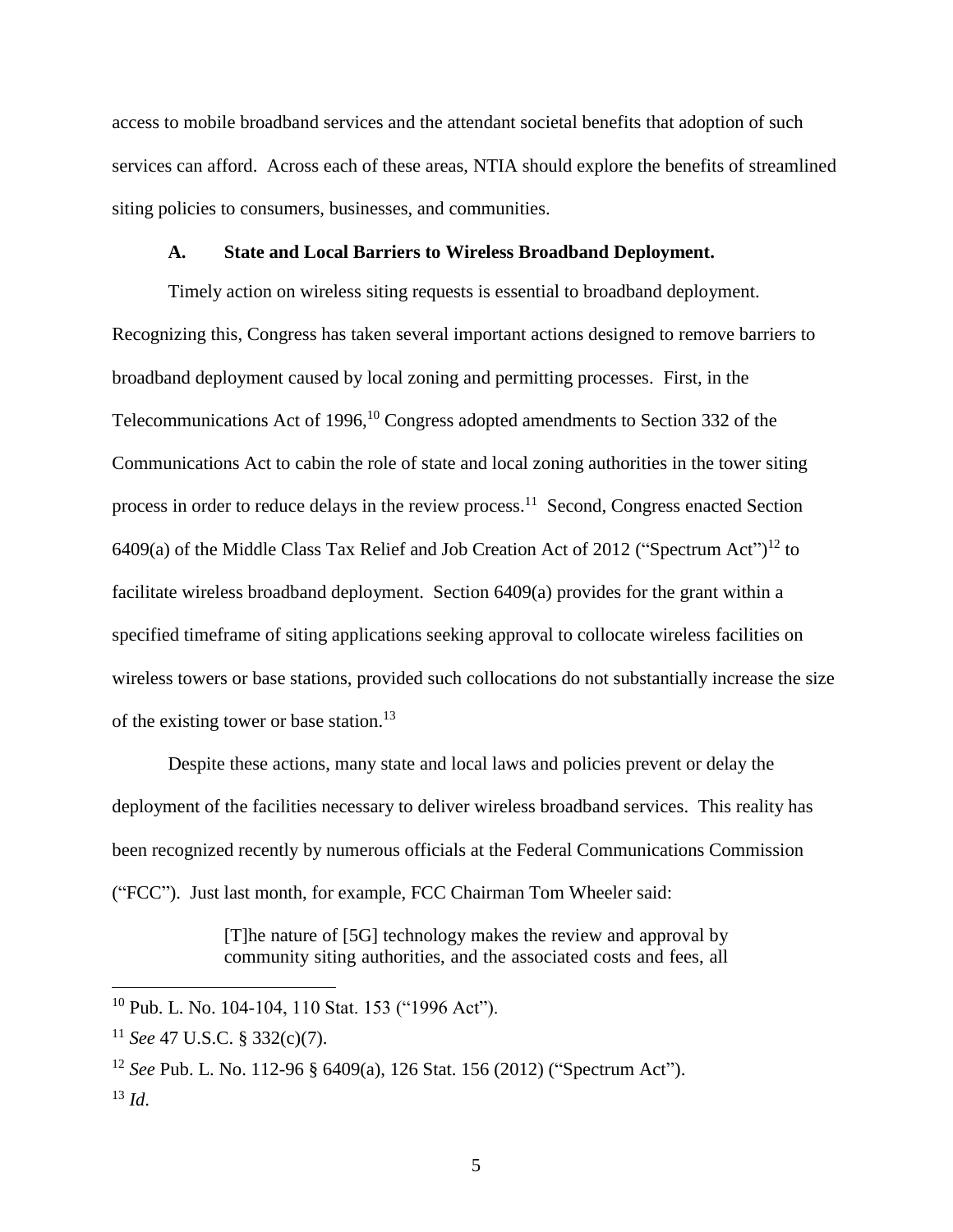the more critical. . . . If siting for a small cell takes as long and costs as much as siting for a cell tower, few communities will ever have the benefits of 5G. Make no mistake, localities play a vital role in the siting process, and they have important and legitimate rights, but those rights don't extend to blocking a national communications pathway. Given the importance of ubiquitous expansion of 4G and the rollout of 5G to our economic future, it's not reasonable for localities to view cell site deployment as a potential new revenue stream, which is something we've seen. It's not reasonable for cities to "franchise" their siting to a third party, who acts as a gatekeeper. $14$ 

FCC Commissioners Ajit Pai and Michael O'Rielly similarly stressed the importance of

removing state and local barriers to wireless broadband deployment. Commissioner Pai recently

stated:

 $\overline{a}$ 

The cost to deploy broadband is already staggering. . . . So there's no reason why ISPs should have to navigate a dizzying array of federal, state, and municipal obstacles before the shovels even hit the dirt. After all, each month spent negotiating with a municipality for access to local rights of way is another month that consumers must wait for faster service and another month that work crews must sit idle. Every dollar spent complying with unnecessary regulations is a dollar that could have been better spent deploying nextgeneration technologies.

And now that we are moving towards 5G wireless service, these problems could get much worse. Future 5G technologies will require "densification" of wireless networks. That means providers are going to deploy hundreds of thousands of new antennas and cell sites, and they are going to deploy many more miles of fiber to carry all of this traffic. Without a paradigm shift in our nation's approach to wireless siting and broadband deployment, our creaky regulatory approach is going to be the bottleneck that holds American consumers and businesses back …."<sup>15</sup>

<sup>&</sup>lt;sup>14</sup> Tom Wheeler, Chairman, FCC, Remarks at the CCA Seattle, Washington Show (Sept. 20, 2016); *accord* Tom Wheeler, Chairman, FCC, Remarks at the National Association of Telecommunications Officers and Advisors ("NATOA") Annual Conference (Oct. 1, 2014); *see*  Tom Wheeler, Chairman, FCC, Remarks at the National Press Club (June 20, 2016); Tom Wheeler, Chairman, FCC, Remarks at the DAS and Small Cell Workshop (May 3, 2016).

<sup>&</sup>lt;sup>15</sup> Ajit Pai, Commissioner, FCC, Remarks at The Brandery, Cincinnati, Ohio, "A Digital Empowerment Agenda" (Sept. 13, 2016),

[http://transition.fcc.gov/Daily\\_Releases/Daily\\_Business/2016/db0913/DOC-341210A1.pdf.](http://transition.fcc.gov/Daily_Releases/Daily_Business/2016/db0913/DOC-341210A1.pdf)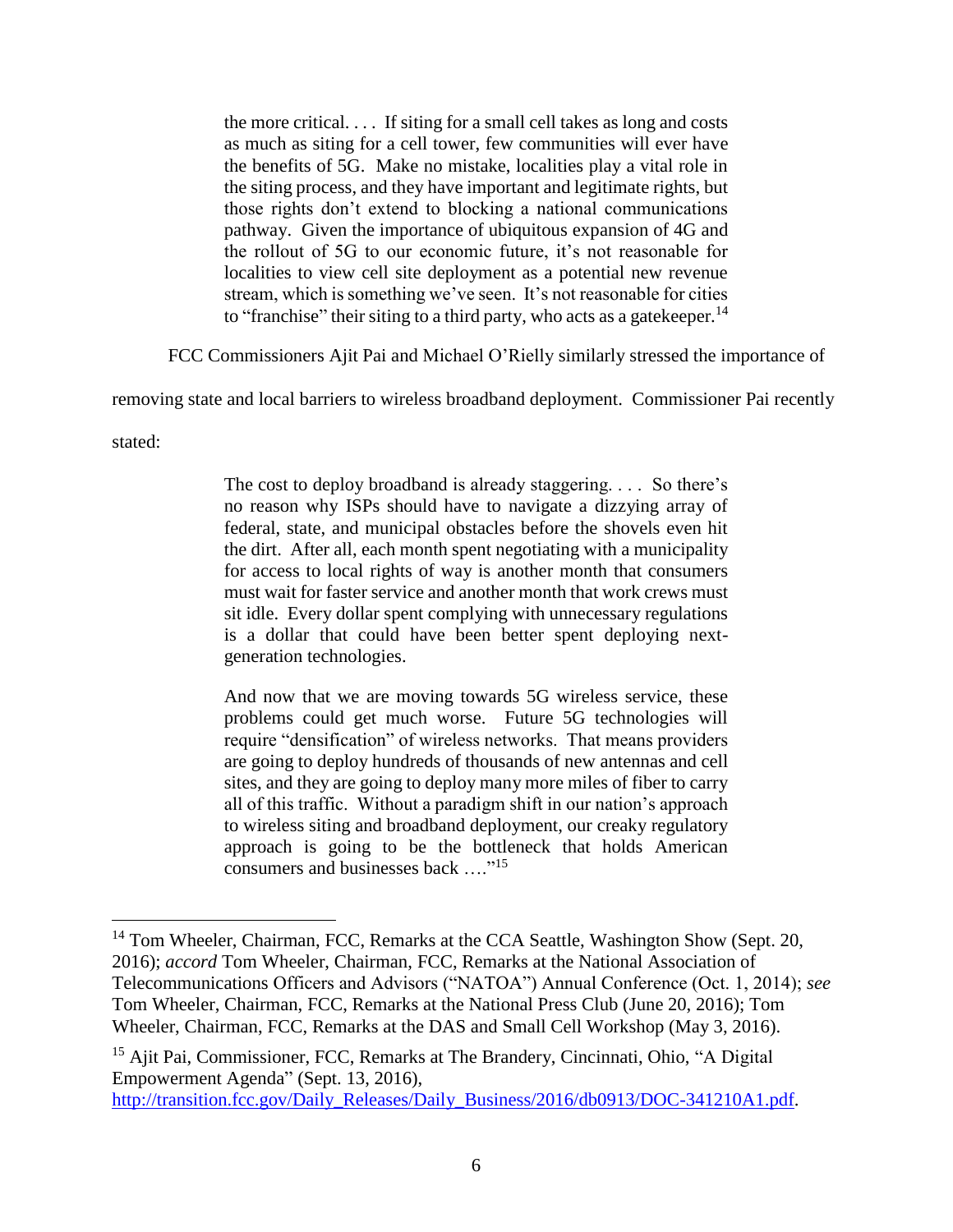Similarly, in recent testimony before the Senate Commerce Committee, Commissioner O'Rielly stated:

> All of this infrastructure can't be sited without approval of decision makers, including private land owners and municipal managers. Standing in the way of progress, however, are some localities, Tribal governments and states seeking to extract enormous fees from providers and operating siting review processes that are not conducive to a quick and successful deployment schedule.<sup>16</sup>

Given the importance of infrastructure to wireless broadband deployment efforts and the

potential impediments at the state and local level identified by the FCC Chairman and

Commissioners, NTIA should collect data regarding the impact of state and local siting policies

on broadband deployment and access across the country. In so doing, it would be informative

for NTIA to survey state and local policies, including:

- A representative sampling of localities that do and do not grant wireless providers access to ROWs;
- A representative sampling of localities that permit or prohibit the deployment of DAS and small cell facilities in ROWs;
- A representative sampling of localities that permit or prohibit DAS and small cell deployments on light poles or utility poles;
- A representative sampling of localities that permit or prohibit DAS and small cell deployments on municipal facilities, including municipally-owned light poles and utility poles;
- Whether wireless carriers and infrastructure providers are charged the same fees for access as utilities that previously obtained access to the ROWs, light poles, and utility poles (including pole tops) in the representative sampling of localities; and
- The average length of time it takes to review and act on siting requests in the representative sampling of localities, broken down into three categories: (i) requests involving a new tower or major modification, (ii) requests seeking collocation on existing structures, and (iii) requests involving DAS and small cell deployments.

<sup>16</sup> *Oversight of the Federal Communications Commission before the Senate Committee on Commerce, Science, and Transportation*, 114th Cong. 2 (2016) (statement of Michael O'Rielly, Commissioner, FCC).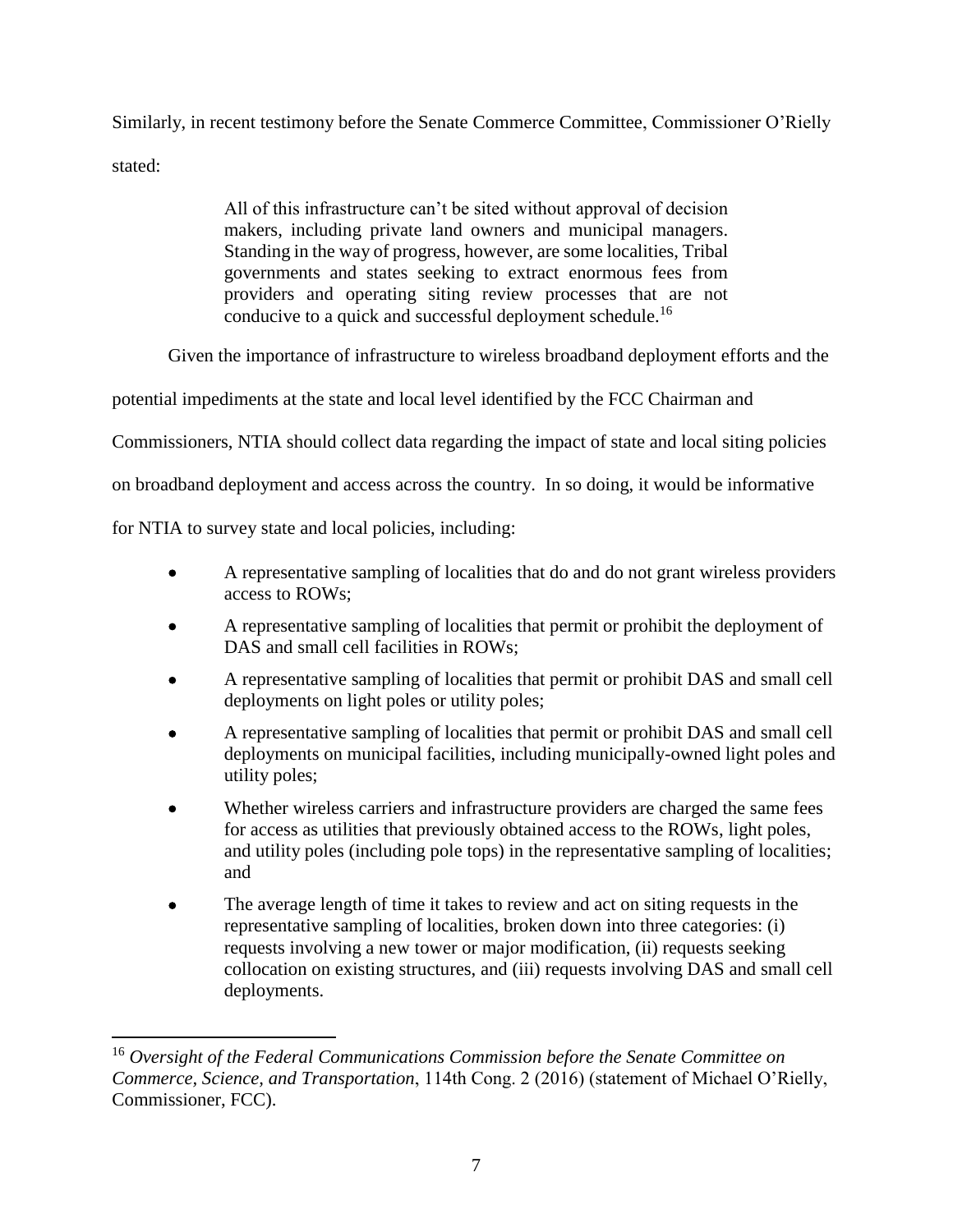This data could be used generally to evaluate the economic and societal benefits flowing from different state and local siting policies and identify particular areas where barriers should be reduced or eliminated in order to foster deployment and enable consumers to enjoy the benefits associated with access to wireless broadband services. NTIA has previous experience quantifying the socioeconomic benefits of infrastructure investment and buildout, $^{17}$  and doing so here, with a particular emphasis on the benefits of streamlined deployment policies, could prove equally informative.

# <span id="page-9-0"></span>**B. Federal Barriers to Wireless Broadband Deployment.**

 $\overline{a}$ 

Roughly one third of the land in the United States is owned by the federal government,  $18$ 

which means that wireless service providers often face barriers and/or delays at the federal level

[http://www.ntia.doc.gov/files/ntia/publications/fr\\_btopnofa\\_100115\\_0.pdf.](http://www.ntia.doc.gov/files/ntia/publications/fr_btopnofa_100115_0.pdf)

<sup>17</sup> *See* Press Release, NTIA, *Research Study Shows NTIA Broadband Grants Provided Billions in Economic Benefits* (Jan. 14, 2015), [http://www.ntia.doc.gov/press](http://www.ntia.doc.gov/press-release/2015/research-study-shows-ntia-broadband-grants-provided-billions-economic-benefits)[release/2015/research-study-shows-ntia-broadband-grants-provided-billions-economic-benefits](http://www.ntia.doc.gov/press-release/2015/research-study-shows-ntia-broadband-grants-provided-billions-economic-benefits) (announcing the release of a study that found NTIA's broadband grants program resulted in higher levels of employment and increased economic output of as much as \$21 billion annually); *see also* NATIONAL TELECOMMUNICATIONS AND INFORMATION ADMINISTRATION, BROADBAND TECHNOLOGY OPPORTUNITIES PROGRAM EVALUATION STUDY, FINAL REPORT: SOCIAL AND ECONOMIC IMPACTS OF THE BROADBAND TECHNOLOGY OPPORTUNITIES PROGRAM, ASR ANALYTICS (Sept. 15, 2014), [http://www.ntia.doc.gov/files/ntia/publications/asr\\_final\\_report.pdf](http://www.ntia.doc.gov/files/ntia/publications/asr_final_report.pdf) (providing a quantitative and qualitative assessment of the social and economic impact of Broadband Technology Opportunities Program ("BTOP") grants and finding, among other things, that the social and economic impacts of BTOP grants included increased economic output, long-term increased levels of employment, reduced prices and improved service, and improved broadband availability for seniors and rural and low-income Americans). As part of the BTOP grant application process, applicants were required to describe their involvement and partnerships with local governments and communities in developing their proposals, which similar to local infrastructure policies—could be used to demonstrate the importance of industry and communities working together to ensure that deployment plans and policies will be beneficial for the affected communities and consumers. *See Broadband Technology Opportunities Program*, Notice of Funds Availability and Solicitation of Applications, 75 Fed. Reg. 3791, 3804 (Jan. 22, 2010),

<sup>18</sup> *See* FCC, Connecting America: The National Broadband Plan (2010), Ch. 6, p. 115, [http://download.broadband.gov/plan/national-broadband-plan-chapter-6-infrastructure.pdf.](http://download.broadband.gov/plan/national-broadband-plan-chapter-6-infrastructure.pdf)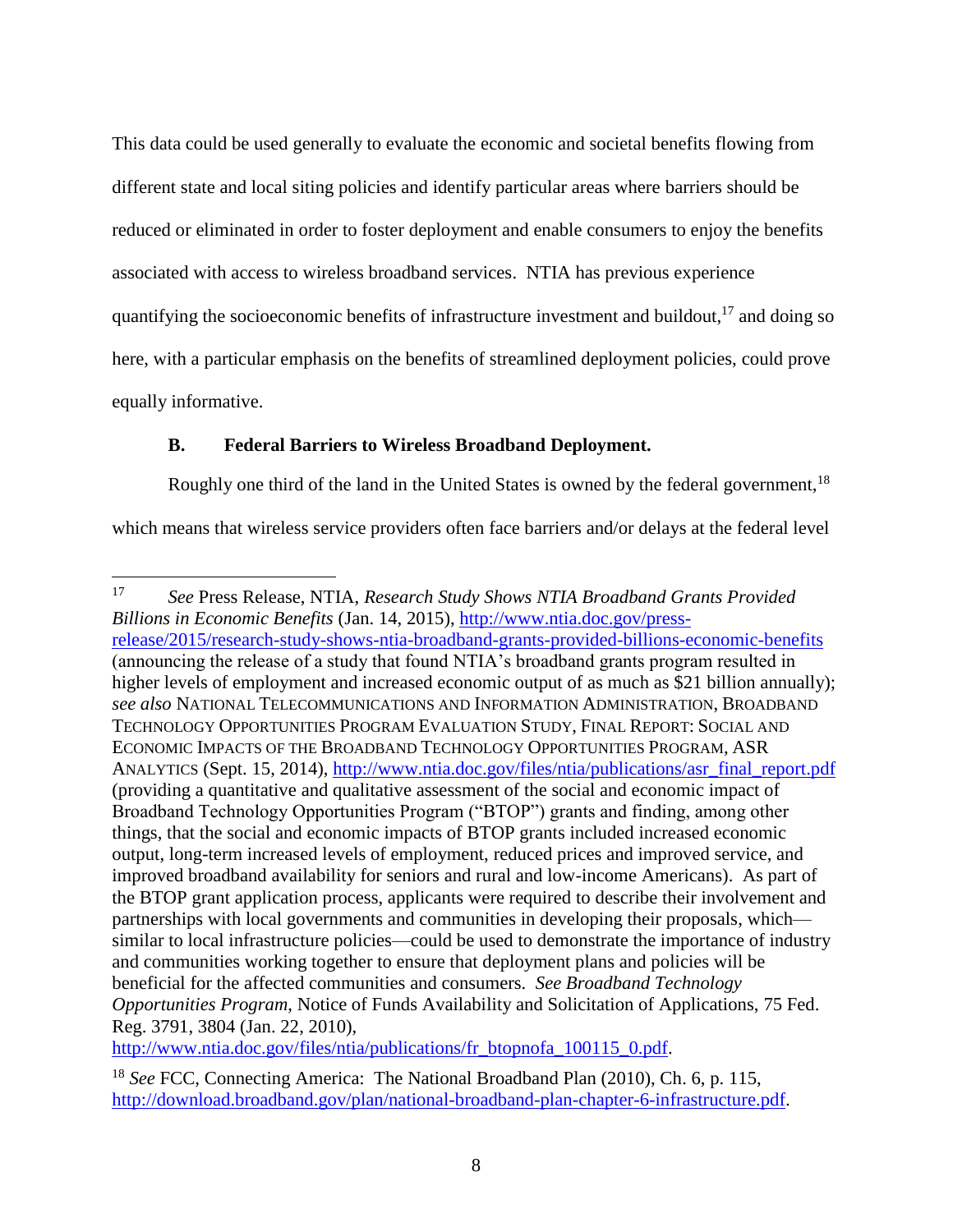when attempting to deploy wireless infrastructure on lands administered by federal agencies. The inability to obtain timely access to federal lands for wireless broadband deployments thus can impact the ability of consumers—particularly those in rural and remote areas—to reap the benefits of broadband connectivity.

Congress attempted to spur wireless broadband deployment on federal lands through enactment of Sections 6409(b) and (c) of the Spectrum Act, which directed the Administrator of the General Services Administration to establish master contracts and forms for wireless siting.<sup>19</sup> Despite these requirements and the eventual adoption of common contracts and forms, the federal wireless siting process generally is very prolonged. Although states and localities are subject to wireless siting shot clocks, federal agencies are not subject to similar processing requirements. As a result, it may take years to obtain access to federal lands. For example, CTIA's members report that leases to place new wireless sites on lands subject to the jurisdiction of the Bureau of Land Management and the National Park Service can take two to three years to negotiate.

To better evaluate the scope and impact of federal agency siting practices on wireless broadband access and adoption, NTIA should collect data regarding:

- The number of wireless siting requests seeking access to federal property that are pending before each federal agency;
- Federal agencies that permit the construction of new equipment sheds as part of a collocation, and those agencies that require collocations to use existing equipment sheds; and
- The average length of time it takes each federal agency to review and act on such siting requests, broken down as follows:
	- o The average time for requests involving new towers or major modifications to existing towers; and

<sup>&</sup>lt;sup>19</sup> Spectrum Act §§ 6409(b) & (c).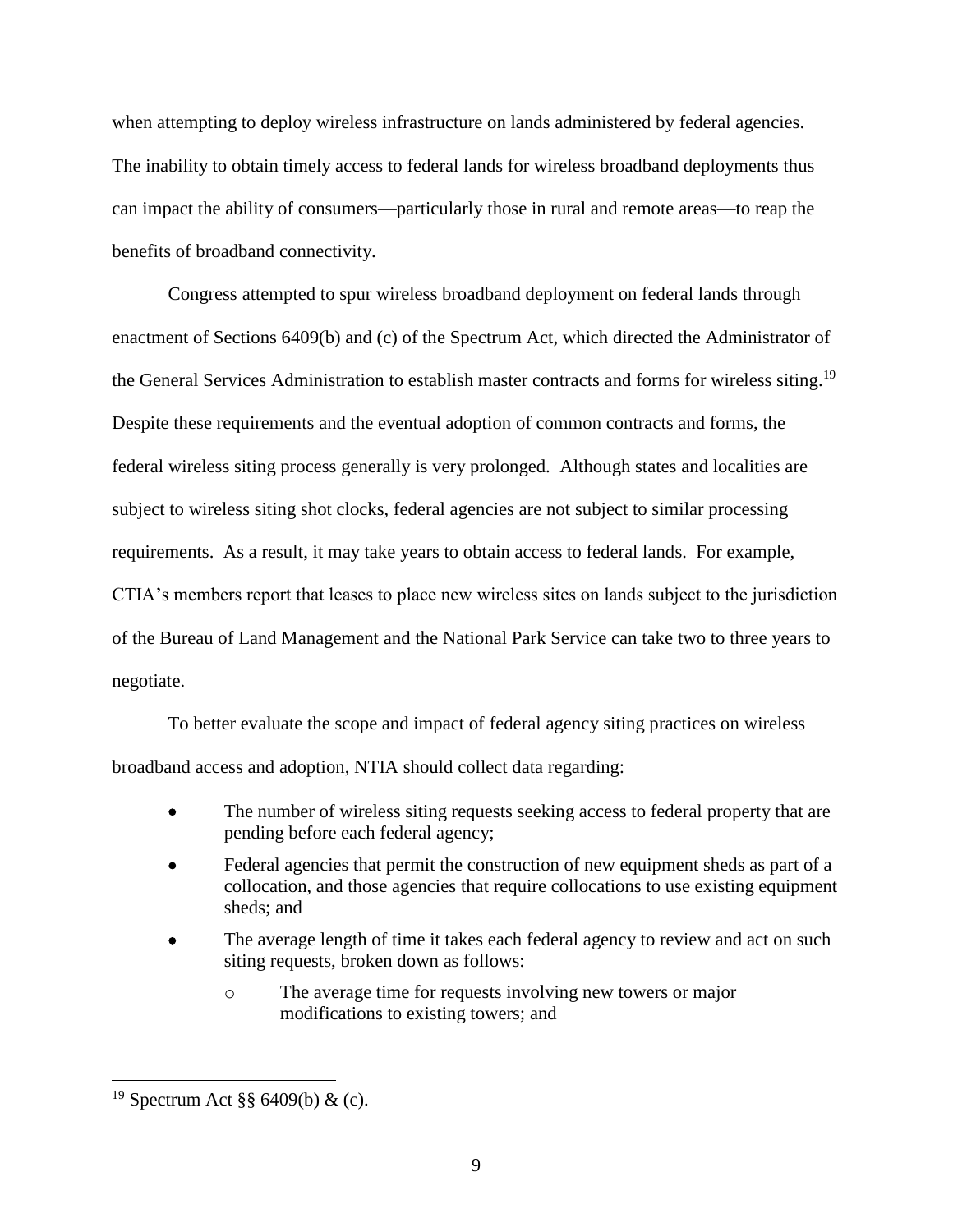o The average time for requests seeking to collocate on existing towers, including the time for requests involving new equipment sheds and those utilizing existing equipment sheds.

NTIA also should ask federal agencies with jurisdiction over federal property to identify steps taken to expedite the processing of wireless siting applications so that wireless service providers can more rapidly and efficiently deploy services to more Americans. In particular, federal agencies should discuss how these actions have reduced the average processing time for wireless siting applications.

#### **C. Tribal Barriers to Wireless Broadband Deployment.**

<span id="page-11-0"></span>Providers have seen a significant increase in requests for review of wireless broadband deployments under Section 106 of the National Historic Preservation Act, which results in delay and higher deployment costs that could lead to the reduction or elimination of service for some customers. Although the wireless industry is committed to ensuring that infrastructure deployment does not adversely affect Tribal, historic, or cultural sites, in many cases, these deployments should not raise any Tribal concerns because the locations are in urban areas that have already been developed and are outside of Tribal lands. Nevertheless, because Tribes express interest in these facilities, the projects are delayed during the consultation process, which in turn delays access to the resultant wireless broadband connectivity.

CTIA's members report that the cost of the Tribal review process has increased exponentially within the past few years. Based on data collected to date, these costs have increased more than tenfold since 2012, with the typical Tribal review fees growing from hundreds of dollars per site to thousands of dollars per site.

NTIA should collect data on the impact Tribal review practices are having on wireless broadband access and adoption. To better understand whether and how Tribal consultation is

10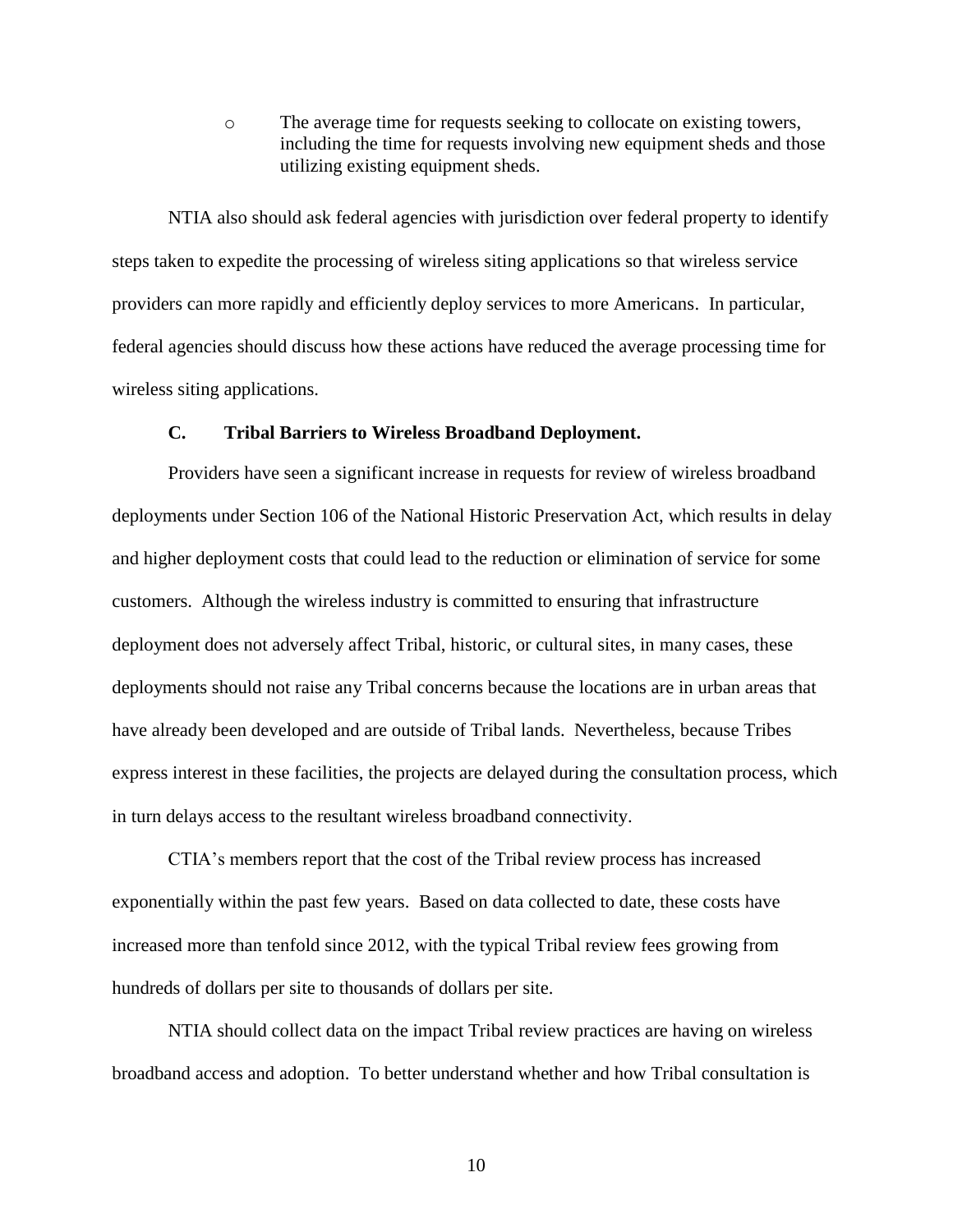affecting the ability of consumers to take advantage of the economic and social benefits of

broadband access, data should be collected regarding:

- The number of wireless broadband deployments that are currently undergoing the Tribal consultation process;
- The average time it takes to complete the Tribal review process (including the average time for Tribal review of new construction and collocation proposals);
- The average number of Tribes requesting consultation regarding a single wireless broadband deployment proposal;
- The fees charged by Tribes to complete the consultation process;
- The percentage of wireless broadband deployment proposals that trigger a request for Tribal monitoring (including for both new construction and collocations); and
- The average cost for Tribal monitoring at a single site.

Although this information could be obtained from Tribes, NTIA also should seek this data from the Bureau of Indian Affairs, the National Park Service, and the FCC. Information obtained from these agencies may reduce the amount of information needed from Tribes, thus reducing their administrative burdens.

## <span id="page-12-0"></span>**III. NTIA SHOULD NOT SEEK TO COLLECT COMMERCIALLY SENSITIVE INFORMATION OR REQUIRE BURDENSOME COLLECTIONS FROM THE WIRELESS INDUSTRY.**

The *Notice* seeks comment on whether there are opportunities to collect new

broadband-related data or expand current data sets within federal programs that fund and/or produce research, as well as what data—whether public, commercial, or proprietary—could facilitate broadband related-research.<sup>20</sup> In establishing any such data collection, NTIA should refrain from imposing onerous data collection requirements on wireless providers. Such requirements divert time and resources away from the ability of wireless companies to improve their networks and offerings for the benefit of consumers. Wireless providers are already subject

<sup>20</sup> *Notice*, 81 Fed. Reg. at 62480-81.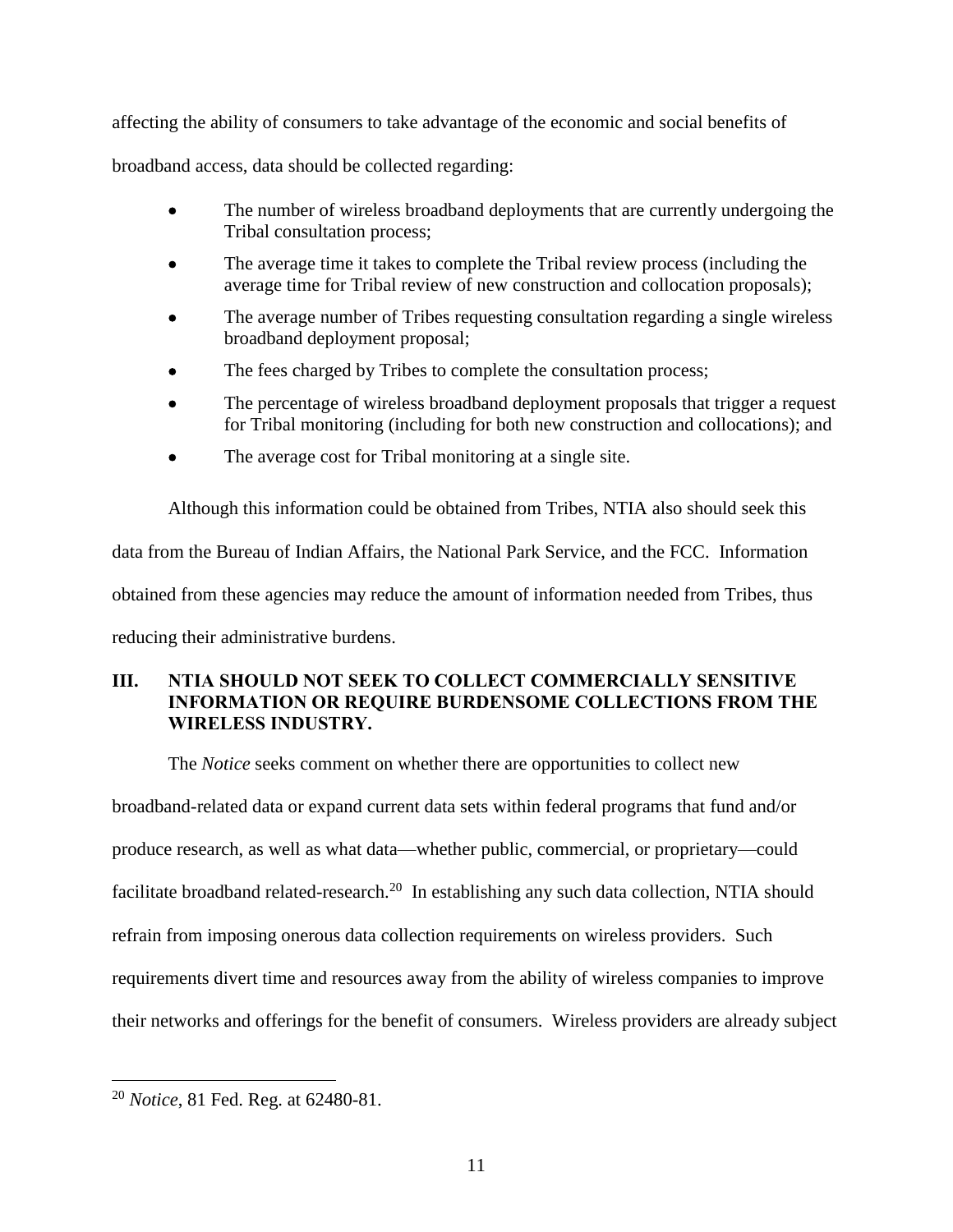to numerous reporting requirements every year<sup>21</sup> and should not be encumbered with additional onerous reporting obligations.

NTIA also should avoid requesting data or information that could reveal proprietary or sensitive information about wireless providers' operations. The collection of proprietary data from carriers is inherently burdensome<sup>22</sup> and creates the need to develop mechanisms to protect such information from disclosure. To avoid these issues, NTIA should focus its research efforts on the socioeconomic benefits of good siting policies across federal, state, local, and Tribal areas, which may help expedite, rather than delay, broadband access to consumers.

## <span id="page-13-0"></span>**IV. CONCLUSION.**

 $\overline{a}$ 

CTIA supports the Administration's efforts to spur broadband deployment, including through the establishment of a National Broadband Research Agenda. In establishing the framework for the Agenda, NTIA should collect data regarding the societal and economic benefits of reducing barriers to wireless broadband deployment. This data collection should focus on information regarding state, local, federal, and Tribal barriers to such deployment. NTIA should not, however, seek to collect commercially sensitive information from wireless broadband providers or impose burdensome information collections on such providers. Wireless broadband providers already are subject to numerous reporting requirements and additional

<sup>21</sup> *See, e.g.*, FCC Form 477. The filing requirements specifically related to broadband services are described at [https://transition.fcc.gov/form477/WhoMustFileForm477.pdf.](https://transition.fcc.gov/form477/WhoMustFileForm477.pdf)

<sup>22</sup> *Connect America Fund, High-Cost Universal Service Support*, Report and Order, 29 FCC Rcd 3964, 4016 ¶ 119 n. 356 (2014) (designing the workings of an entire regulatory mechanism in part to avoid the "burden of having to collect proprietary data from carriers"); *see also Interconnection Between Local Exchange Carriers and Commercial Mobile Radio Service Providers, Equal Access and Interconnection Obligations Pertaining to Commercial Mobile Radio Service Providers*, Notice of Proposed Rulemaking, 11 FCC Rcd 5020, 5062 ¶ 91 (1996) (acknowledging, in discussion of LECs' and CMRS providers' proprietary data, the burden imposed by required disclosures).